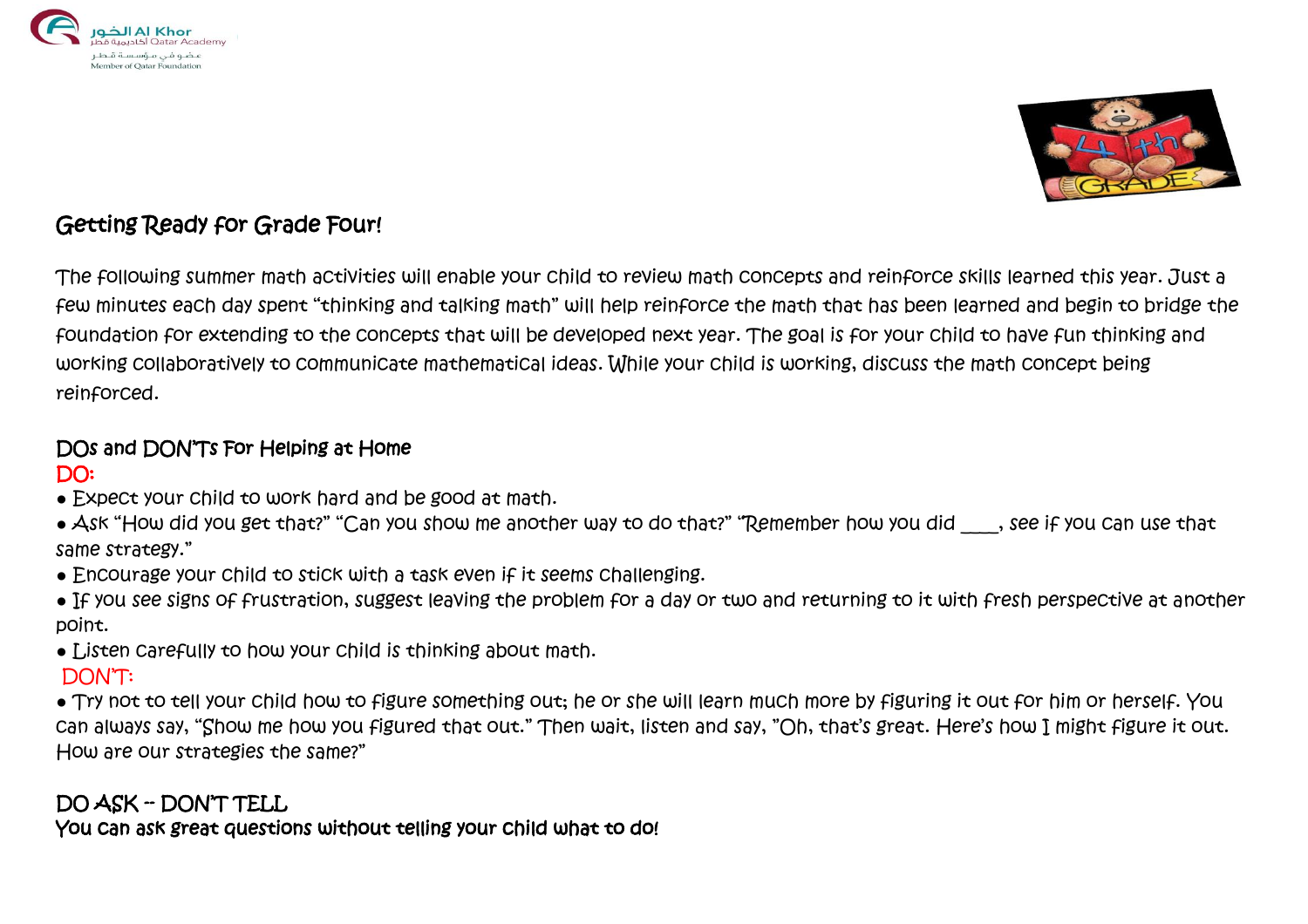

#### In the beginning.... **What do you know?**

What do you need to find out? How might you begin? What should you do first?

#### While working....

How can you organize your information? Can you make a drawing to explain your thinking? What would happen if...? What do you need to do next? Do you see any patterns? Any relationships? Can you predict....? Does this remind you of any other problems you've done?

#### Reflecting on Solutions...

Is your solution reasonable? How did you arrive at your answer? Can you convince me that your solution makes sense? What did you try that didn't work?

#### Responding...

Your response is as important as your initial question. Continue to discuss problems even after children have their answer. This will give your child a chance to clarify thinking and make more connections.

#### You can ask:

How do you know that your answer makes sense? Do you know another way to solve this? Do you think there is more than one answer? How could we find out? We hope that you will enjoy the activities, extend them, create new ones and have fun!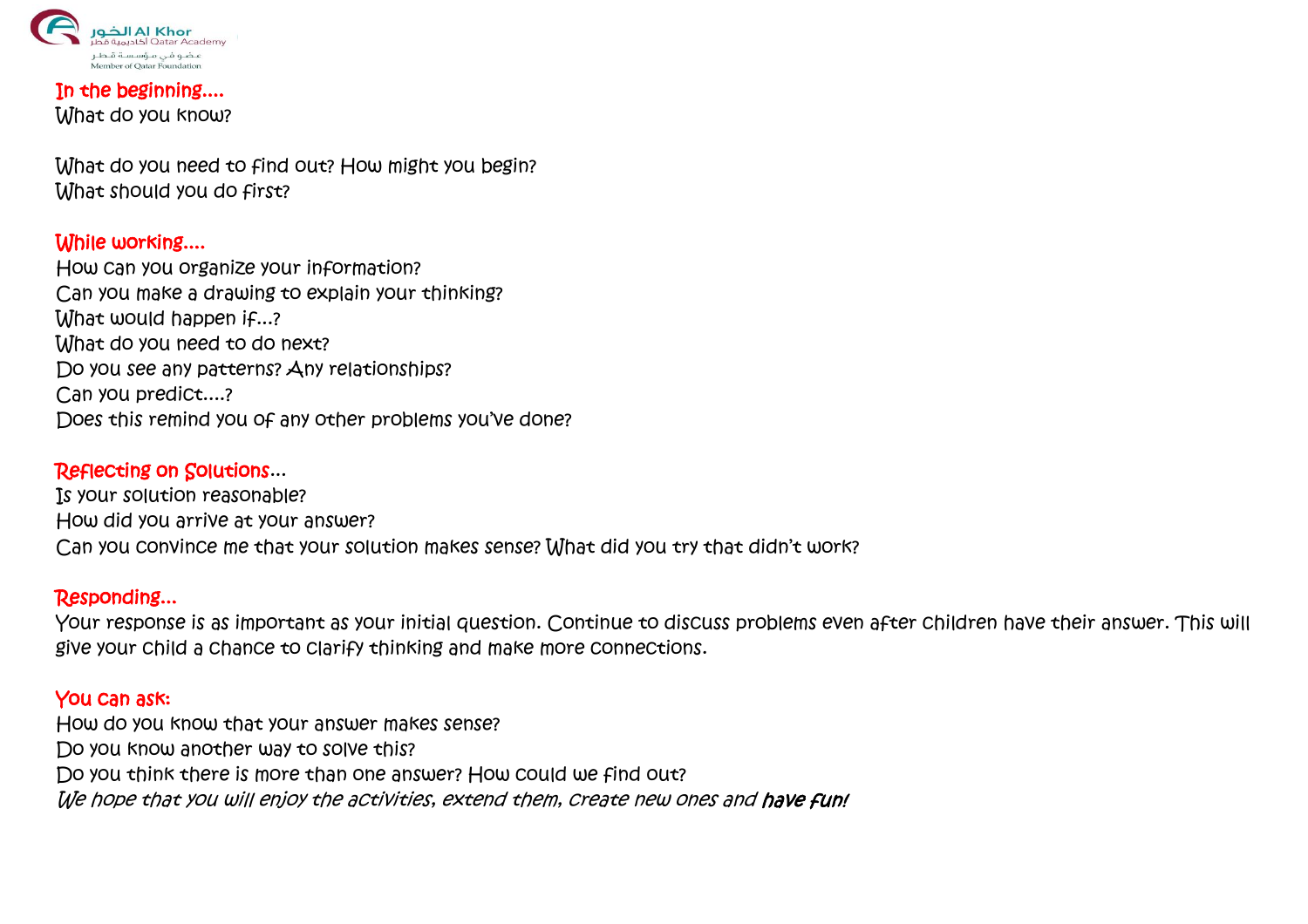

August 1st-August 9th- Review challenging activities and log onto Mathletics for extra practice August 12<sup>th</sup>-23<sup>rd</sup>- Relax and prepare to return to school by:

- practicing counting from 1 to 500, forwards and backwards
- adding and subtracting numbers within 200, with and without regrouping
- naming  $2D + 2D$  shapes, regular and irregular, you see all around you
- any other enjoyable math activities you've done this summer!

## Download the 24 Game App for extra basic facts practice!!!

|                | <b>Sunday</b>                                                                                                                                      | <b>Monday</b>                                                                                                                                            | Tuesday                                                                                                                                                                                                    | Wednesday                                                                                                                                                                                                              | Thursday                                                                                                                                                                                                       |    |
|----------------|----------------------------------------------------------------------------------------------------------------------------------------------------|----------------------------------------------------------------------------------------------------------------------------------------------------------|------------------------------------------------------------------------------------------------------------------------------------------------------------------------------------------------------------|------------------------------------------------------------------------------------------------------------------------------------------------------------------------------------------------------------------------|----------------------------------------------------------------------------------------------------------------------------------------------------------------------------------------------------------------|----|
|                | <b>JUNE</b>                                                                                                                                        |                                                                                                                                                          |                                                                                                                                                                                                            |                                                                                                                                                                                                                        |                                                                                                                                                                                                                | 2  |
| $\overline{2}$ | 3 Try a new game at<br>www.funbrain.com<br>Challenge yourself.                                                                                     | <b>4 Read a math story on Raz-Kids</b><br>OR get a menu from a<br>restaurant or online and add up<br>what it would cost for your<br>family to eat there. | 5 When rounding to the nearest<br>ten, what is the smallest whole<br>number that will round to 50?<br>The largest? How many different<br>whole numbers round to 50?                                        | 6 Compare the fractions below.<br>Use the symbols $>$ , =, or $<$ to<br>record your comparisons. Draw<br>a picture to illustrate your<br>answer.<br>$\frac{2}{6}$ and $\frac{5}{6}$<br>$\frac{1}{2}$ and $\frac{1}{3}$ | 7 Draw a 10 Centimeter<br>number line that begins with<br>o and ends with 1. Roll a die.<br>Divide your number line into<br>this number of equal<br>segments. Label the<br>segments. Explain your<br>thinking. | 8  |
|                | <b>10</b> Rahaf made 56 CupCakes.<br>She put 8 CupCakes into<br>each box and sold the boxes<br>for 3 QR each. How much<br>money did Rahaf receive? | 11 Write a story problem for the<br>expression 9x3.                                                                                                      | 12 I am a number between 20 $\div$<br>30. When you divide me into 6<br>equal groups, there is an even<br>number in each group and 2 are<br>left over. What number am I?<br>Write your own division riddle. | 13 Arrange the Fractions in<br>order, beginning with the least.<br>Explain your answer with a<br>picture.<br>$\frac{1}{5}, \frac{1}{7}, \frac{1}{3}$                                                                   | 14 Use the numbers 3, 5, and<br>15 to write a multiplication<br>number story. Write a related<br>division story. Write a number<br>sentence for each story.                                                    | 15 |
| <b>16</b>      | 17 Find a newspaper or<br>magazine and cut the<br>articles or pictures out.<br>Organize them by area from<br>least to greatest.                    | 18 Read a fraction/math story on<br>Raz-Kids.<br>Which is larger,<br>$\frac{2}{7}$ or $\frac{3}{7}$<br>How do you know? Prove it.                        | 19 Roll 2 dice and multiply to<br>find the product. Record the<br>products. Do this 25 times.<br>Create a bar graph with the<br>results. What do you notice?                                               | 20 Draw a picture of a<br>quadrilateral.<br>Draw a picture of a rhombus.<br>How are they alike? How are<br>they different?                                                                                             | 21 Find 4 numbers larger than<br>1,000 in a newspaper or<br>magazine. Put them in order<br>from least to greatest. What<br>is the difference between the<br>smallest and the largest?                          | 22 |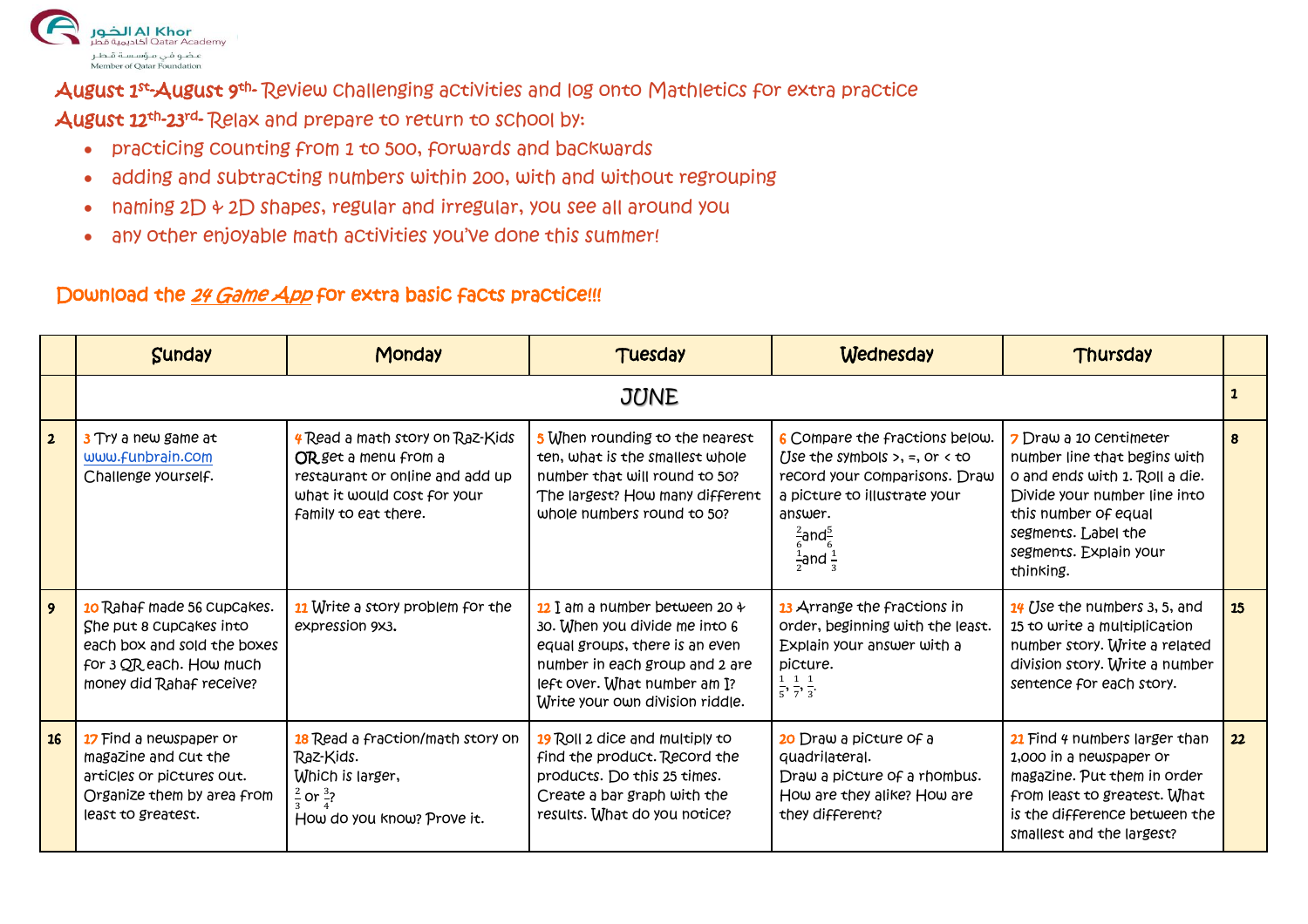

| $\overline{23}$ | 24 Play concentration at<br>www.illuminations.nctm.org<br>Choose cards: fractions<br>games: face down. Draw<br>pictures that represent<br>some fractions. | 25 Select ten items from a store<br>flyer or an online ad and find the<br>total cost of the items.<br>Calculate how much change you<br>would receive from a one<br>hundred Qatari Riyal note. | 26 The product of two numbers<br>is 30. The sum of the two<br>numbers is less than 20. What<br>might the two numbers be? Show<br>all possible solutions and explain<br>your thinking. | 27 Write multiplication and<br>division combinations for 6, 7,<br>and 42. Can you write a word<br>problem to go with these<br>equations? | 28 Ikhlas had 120 stamps.<br>First, she gave her sister half<br>of the stamps and then she<br>used three to mail letters.<br>How many stamps does<br>Masha have left? | 29 |
|-----------------|-----------------------------------------------------------------------------------------------------------------------------------------------------------|-----------------------------------------------------------------------------------------------------------------------------------------------------------------------------------------------|---------------------------------------------------------------------------------------------------------------------------------------------------------------------------------------|------------------------------------------------------------------------------------------------------------------------------------------|-----------------------------------------------------------------------------------------------------------------------------------------------------------------------|----|
| 30 <sub>o</sub> |                                                                                                                                                           |                                                                                                                                                                                               |                                                                                                                                                                                       |                                                                                                                                          |                                                                                                                                                                       |    |